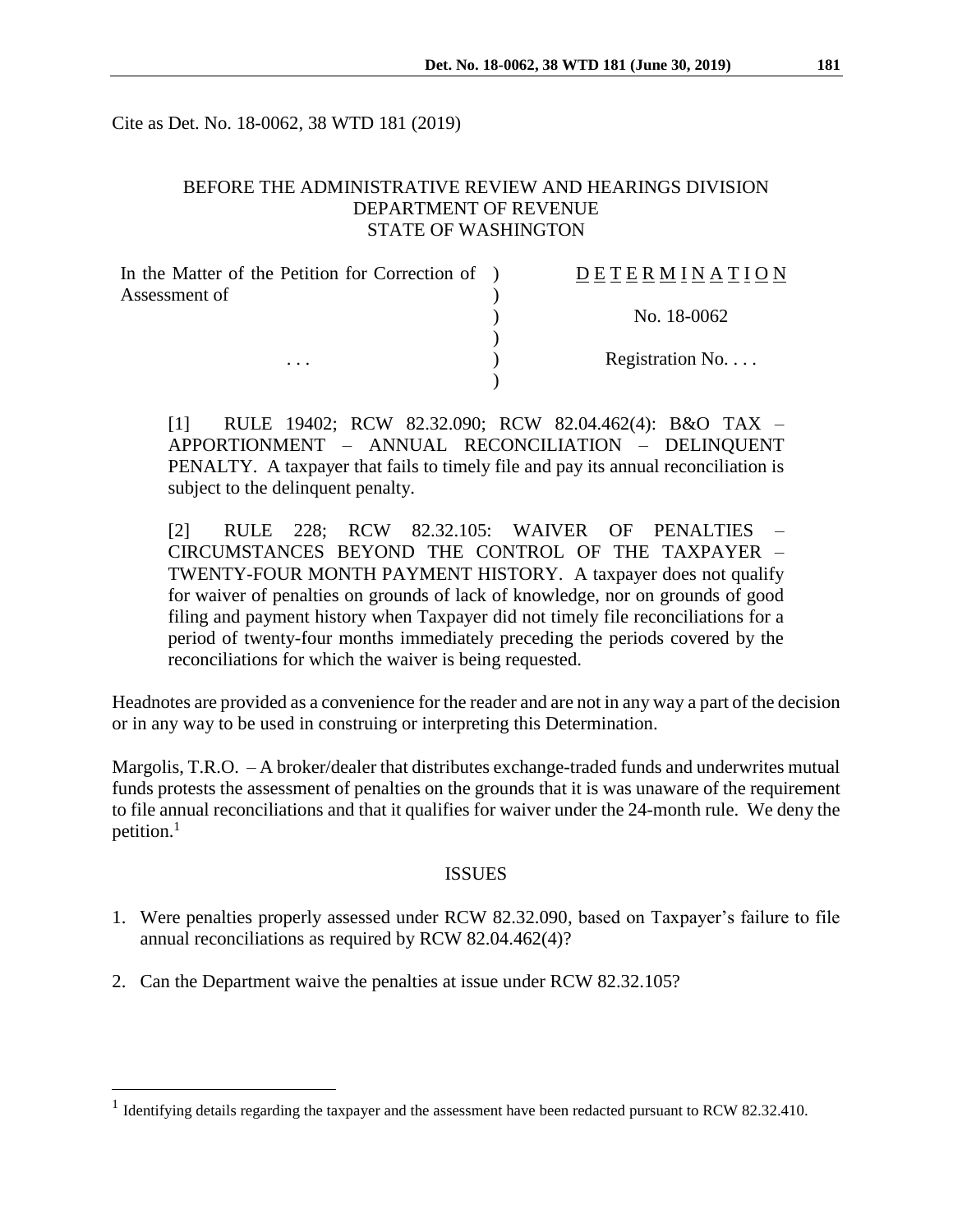## FINDINGS OF FACT

Taxpayer is a provider of security brokerage services based [out-of-state]. It is a member of the Financial Industry Regulatory Authority (FINRA) and Securities Investor Protection Corporation (SIPC), and operates as a subsidiary of . . . . It registered with the Department of Revenue (Department), effective January 1, 2010, and began filing tax returns in 2010. It reported [business and occupation] (B&O tax) under the insurance producers/title insurance agents/surplus line broker commissions (Insurance Producers) B&O tax classification, and did not file reconciliations. The Department's Audit Division (Audit) examined Taxpayer's records for the period January 1, 2012, through December 31, 2015, and, on January 4, 2017, assessed Taxpayer \$ . . . . The assessment is comprised of  $\$\dots$  in service and other activities  $\dots$  B&O tax, a credit of  $(\$\dots)$  in Insurance Producers B&O tax, a 29% delinquent penalty of \$ . . . , \$ . . . in interest, an interest reconciliation of  $\$\dots$ , and a 5% assessment penalty of  $\S\dots$ .

Audit found that Taxpayer had been reporting all commissions under the Insurance Producers B&O tax classification instead of the service and other activities B&O tax classification. Audit gave Taxpayer credit for amounts reported under this B&O tax classification, and assessed service and other activities B&O tax. Audit assessed the 29% delinquent payment penalty on the difference between the amount Taxpayer paid in Insurance Producers B&O tax and the amount Audit assessed in service and other activities B&O tax for 2012, 2013, and 2014.

Taxpayer timely filed its monthly tax returns based on current monthly revenue data. It asserts that it was unaware that it was filing under the incorrect classification, subject to service and other activities B&O tax apportioned to Washington, and required to file annual reconciliations. Further, Taxpayer seeks waiver on the grounds that it timely filed and remitted payment on all tax returns due for 24 months immediately preceding each tax year's return.

#### ANALYSIS

RCW 82.32.090(1) states the following regarding the delinquent payment penalty:

If payment of any tax due on a return to be filed by a taxpayer . . . is not received on or before the last day of the second month following the due date, there *is assessed* a total penalty of twenty-nine percent of the amount of the tax under this subsection.

RCW 82.32.090(1) (emphasis added).

A taxpayer that does not timely file and pay its annual reconciliation is subject to the delinquent payment penalty in RCW 82.32.090(1). RCW 82.04.462(4). To avoid the penalty, a taxpayer that has apportionable income from "apportionable activities" must correct the reporting for the current tax year when the complete information is available, but not later than October 31 of the following tax year. *Id*. "Apportionable activities" specifically include those taxed under the service and other activities B&O tax classification. RCW 82.04.290; RCW 82.04.460(4)(a)(vi).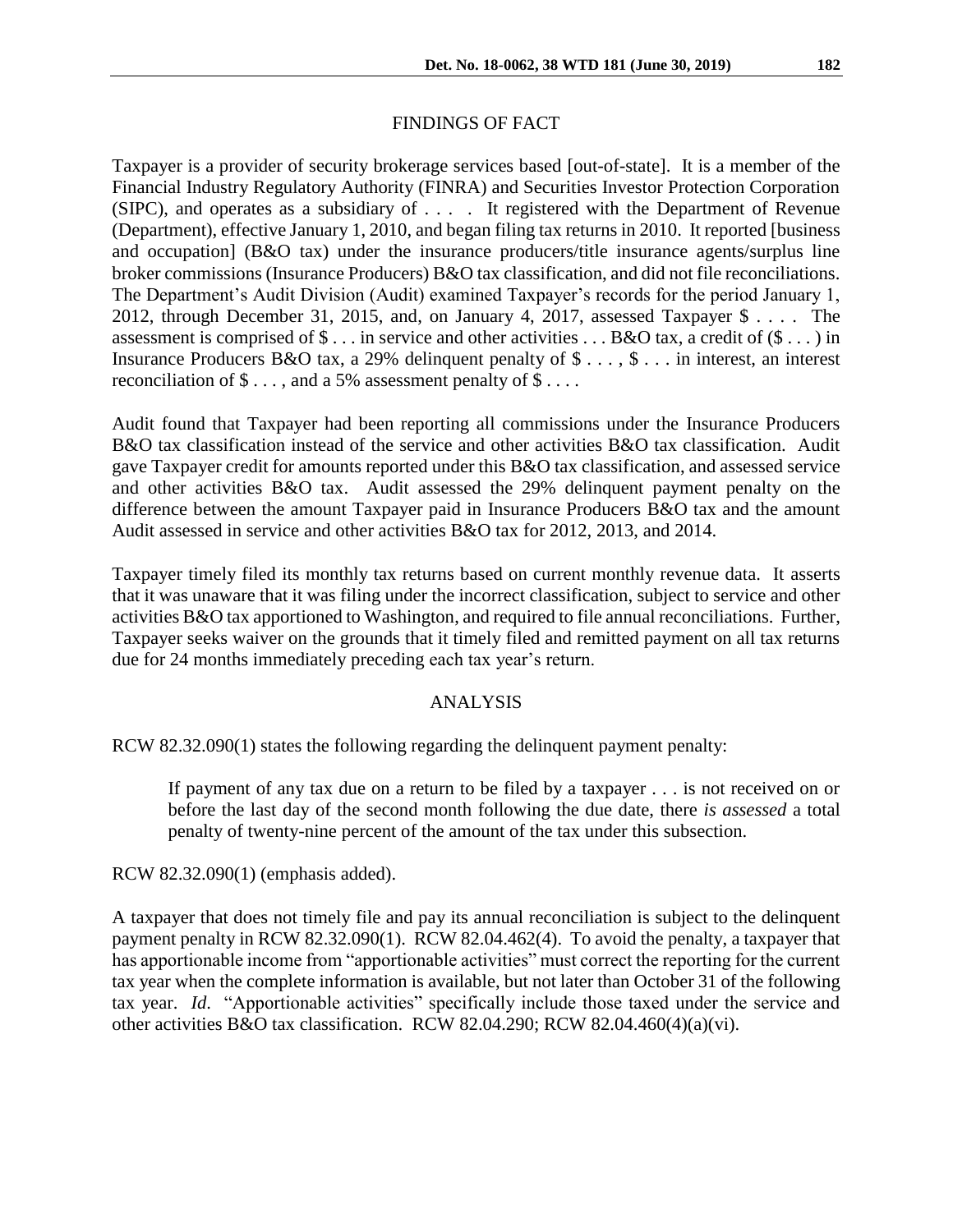WAC 458-20-19402 is the administrative rule regarding the general application of apportionment under RCW 82.04.462. Rule 19402 Part 6 provides reporting instructions. The instructions are as follows:

## (601) **General**.

(a) Taxpayers required to use this rule's apportionment method may report their taxable income based on their apportionable income for the reporting period multiplied by the receipts factor for the most recent calendar year the taxpayer has available.

(b) If a taxpayer does not calculate its taxable income using (a) of this subsection, the taxpayer must use actual current calendar year information.

(602) **Reconciliation**. Regardless of how a taxpayer reports its taxable income under subsection  $(601)(a)$  or  $(b)$  of this rule, when the taxpayer has the information to determine the receipts factor for an entire calendar year, it must file a reconciliation and either obtain a refund or pay any additional tax due. . . . If the reconciliation is completed prior to October  $31<sup>st</sup>$  of the following year, no penalties will apply to any additional tax that may be due.

Rule 19402(601) (emphasis in original).

 $\overline{a}$ 

Here, it is not disputed that Taxpayer's income is subject to apportionable B&O tax under the service and other activities classification. Thus, Taxpayer was required to file a reconciliation for each tax year and pay any additional tax due by October 31 of the following year. Taxpayer did not file its 2012, 2013, and 2014 reconciliations within 60 days of October 31 in the years 2013, 2014, and 2015, despite owing additional tax.<sup>2</sup> Therefore, Audit was required to assess the 29 percent delinquent payment penalty on the amount of tax due for those tax years.

The Department's authority to waive or cancel penalties is restricted to the authority granted by the Legislature. Otherwise, the assessment of penalties is mandatory when the conditions for imposing them are met. RCW 82.32.090; Det. No. 01-193, 21 WTD 264 (2002); Det. No. 99-279, 20 WTD 149 (2001). The Legislature has granted the Department limited authority to waive or cancel penalties pursuant to RCW 82.32.105. RCW 82.32.105(1) provides that the Department is required to waive penalties when it finds that the underlying act giving cause to the assessment of the penalty, i.e., delinquent payment, was due to circumstances beyond the control of the taxpayer.

WAC 458-20-228 is the administrative rule regarding penalties. Rule 228(9) defines "circumstances beyond the control of the taxpayer." It states:

The circumstances beyond the control of the taxpayer must actually cause the late payment. Circumstances beyond the control of the taxpayer are generally those which are immediate, unexpected, or in the nature of an emergency. Such circumstances result in the taxpayer not having reasonable time or opportunity to obtain an extension of the due date or otherwise timely file and pay.

<sup>&</sup>lt;sup>2</sup> We recognize that Taxpayer may have filed no change reconciliations because it was reporting on a current basis. However, because Rule 19402(602)(b) requires taxpayers to file reconciliations even when they use actual current calendar year information under Rule 19402(601)(b), taxpayers must file reconciliations regardless.